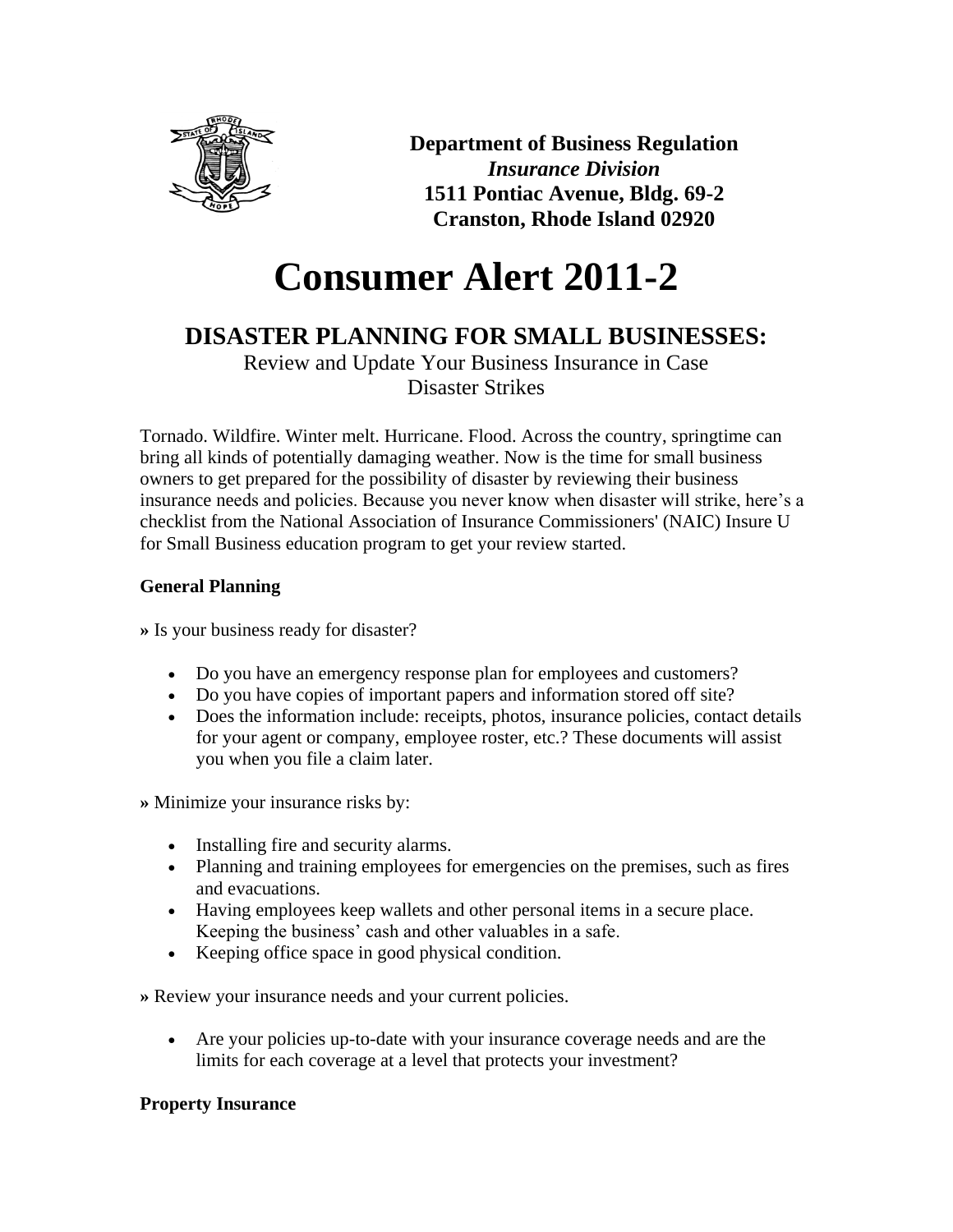Your property insurance policy covers you for damage or theft of the physical property and equipment of your small business. If you own the physical structure of your business address, your property insurance should cover both the structure and its other assets. If you lease the space you occupy, you are responsible for insuring your personal property/contents. As a leaseholder, you need to have a contingency plan in case your landlord or your landlord's insurer is not able to promptly repair the building where your business is located.

**»** Here are a few things you should know about your property insurance policy:

- There are three types of property insurance each covering a wider range of perils. Know which form your business has – Basic, Broad or Special – and what perils are covered.
- Check to see if your property will be replaced for the actual cash value (ACV) or replacement cost. ACV reimburses the cost to replace, rebuild or repair damages, taking depreciation into consideration. Replacement cost does not factor in depreciation. Flood is not a covered peril in a standard business property insurance policy. You can purchase flood coverage from the National Flood Insurance Program (NFIP), administered by FEMA. You generally have to wait 30 days for a flood insurance policy to go into force. If you are worried about damage from flood, find out more about the NFIP at [www.floodsmart.gov.](http://www.floodsmart.gov/) If the flood insurance property limits from the NFIP are inadequate to cover your business, check with your insurance agent about coverage options.
- Consider any improvements to your business or the neighborhood that have been made since your property was last appraised. If there have been changes since the last time your insurance company assessed your property value, it may be time to update your policy.
- What is your limit of liability or the maximum amount insurance will pay for covered loss?

#### **Business Interruption**

Business interruption insurance covers lost earnings due to circumstances stated in your policy – such as fire or hail – that shut down your business for an extended period. Business interruption/continuation insurance covers expenses associated with running your business, like your payroll and utility bills, based on your company's financial records. Business interruption/continuation may also help pay for the extra expenses to keep your business in operation until you recover.

**»** A few things to check in your Business Interruption/Continuation policy:

- What perils or covered occurrences are listed in your policy?
- What expenses are covered and is the limit adequate for the amount the policy will pay out?
- Benefits under this kind of coverage may not be payable for a certain number of days after the business interruption has occurred. Check to see if your policy has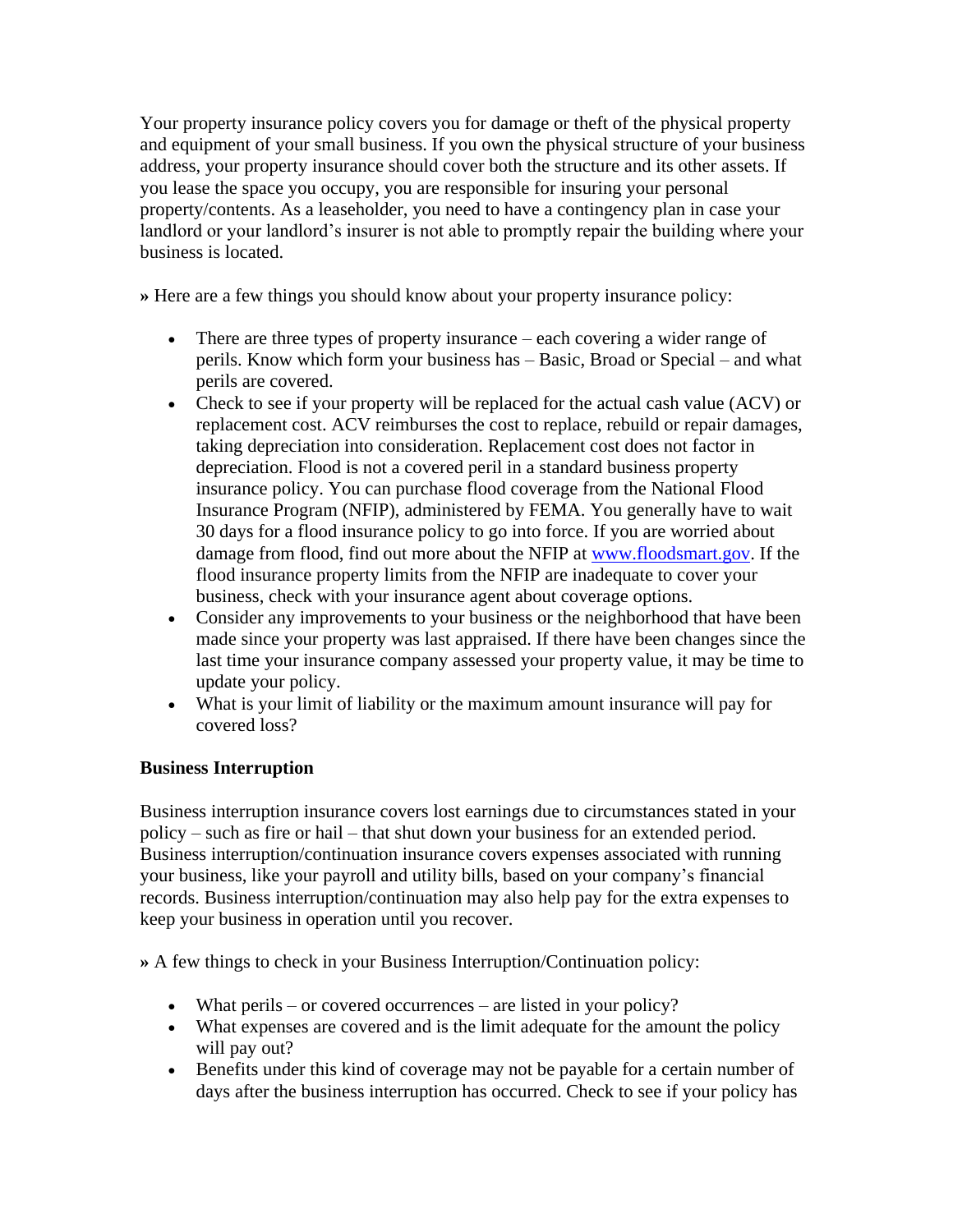a waiting period and make sure you have sufficient funds to tide you over for that time.

#### **Liability Insurance**

Liability insurance, also called Commercial General Liability (CGL), covers four categories of events for which you could be held responsible: bodily injury; damage to others' property; personal injury, including slander and libel; and false or misleading advertising.

**»** Here are a few things to know about your CGL when preparing for a disaster:

- There are three types of legal damages people may sue you for that are typically covered by a CGL: policy compensatory damages, general damages and punitive damages.
- Medical payments are generally a separate coverage section of a CGL policy and generally have a separate stated limit. If a customer is hurt on your premises – whether you are responsible for the injuries or not – your medical payment limit is the amount your policy will pay for their immediate care and treatment. Check your medical payment limits and decide if this amount is enough for your needs. If not, you might consider raising your medical payment limits.
- A commercial umbrella liability policy provides extra protection above a standard CGL policy. This kind of policy will increase the amount of liability paid per incident and sometimes coverages for commercial automobile and workers' compensation. An umbrella policy will have its own terms and limits, so make sure to review it closely to see when it kicks in over your standard CGL policy. Small business owners may want to consider an umbrella policy if they are worried about protecting their personal assets or the assets of their business from lawsuits.
- Premiums for your CGL may be impacted by the addition or reduction of employees, clients product offerings or inventory; alterations to your building; or changed state regulations. If any of this has changed, you may want to talk with your insurance agent or company to reevaluate your policy and premiums.

#### **Workers' Compensation Insurance**

Workers' compensation insurance protects a business owner from claims by employees following a work-related injury or illness. It generally covers an employee's medical expenses, rehabilitation costs and lost wages. Most employers are required to carry workers' compensation insurance. Check with the Department of Labor and Training at 401-462-8100 or visit [www.dlt.ri.gov](http://www.dlt.ri.gov/) to see if your small business is required to have this coverage.

**»** Use this checklist to help keep your workers safe: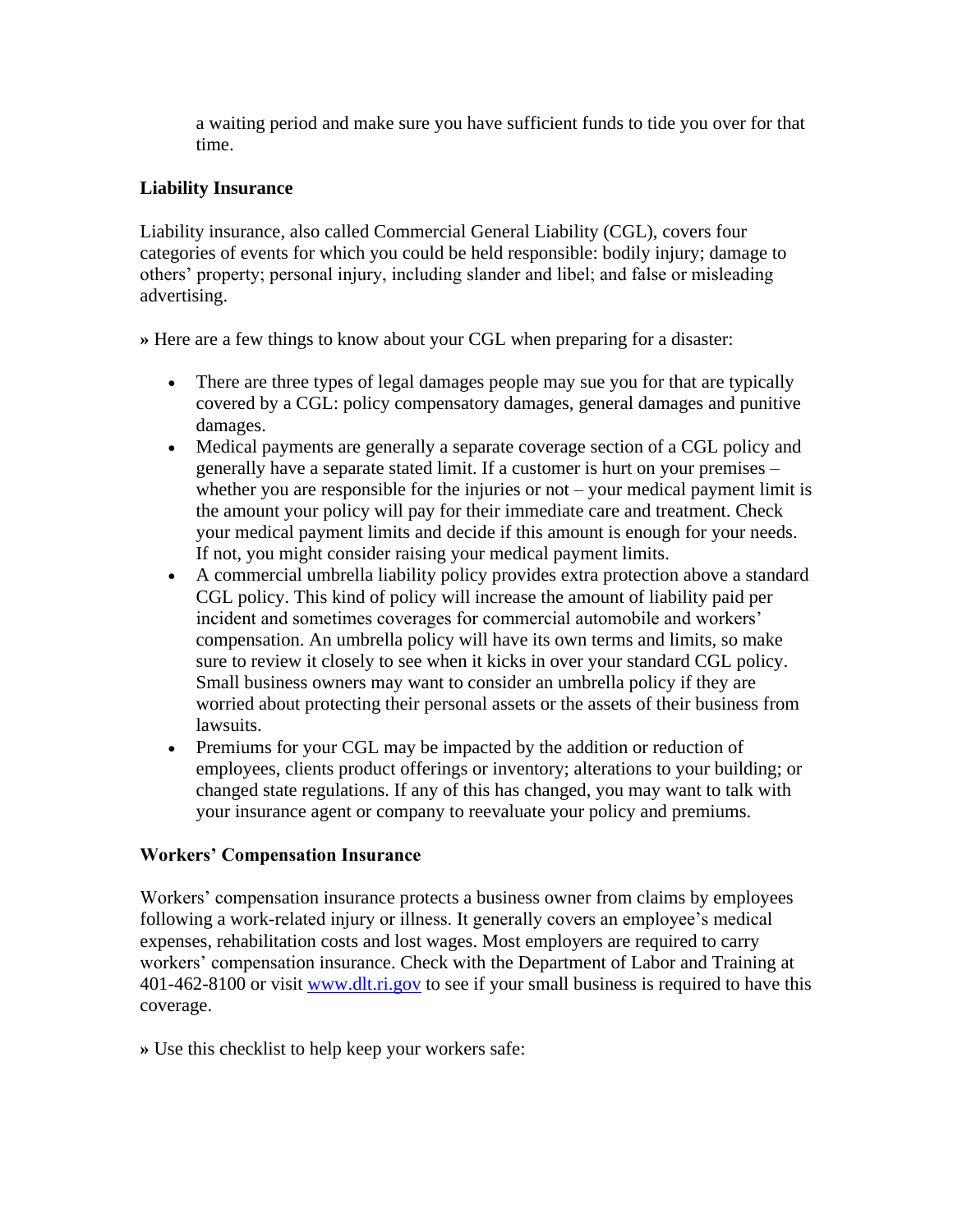- Is the office space in good physical condition? Is there anything that would impede workers from taking shelter or evacuating in an emergency?
- Review emergency procedures with your employees.
- Comply with safety requirements that can limit work injuries.
- Understand the terms of your workers' compensation insurance policy. If you have questions about the situations covered by the policy, call your state insurance department or your insurance agent or company.

#### **Commercial Auto Insurance**

Automobile liability insurance – required by most states – covers medical expenses for injured persons and damages to the property of other individuals as a result of a motor vehicle accident caused by the insured's negligence. Typically, commercial auto insurance policies have higher liability limits than a personal auto insurance policy. They also may have provisions that cover rented and other non-owned vehicles, including employees' cars driven for company business.

**»** Here are a few things to check in your auto insurance policy:

- If you are relying on either a personal auto insurance or personal umbrella liability policy to provide you with protection for your company's use of vehicles, look closely at the provisions, as business-related liability may be excluded.
- Is your policy up-to-date on all business vehicles? Does the policy reflect up-todate information on: where you garage the vehicle, who drives it, your liability limits and deductibles? These factors can all affect your premium, so if anything has changed, be sure to contact your insurance agent or company for a policy review.
- You might want to consider increasing insurance on the vehicles to cover permanently attached items, such as a generator or storage unit that could be damaged or lost in a disaster.
- If you have a business umbrella policy, be sure to review the policy to see if it has auto coverage. Know your liability limits and check to see if the policy places limitations on the vehicles' drivers.

Don't be a victim of insurance fraud! Before you sign a contract or write a check for coverage, STOP. CALL your state insurance department and CONFIRM that the agent and company you are working with are licensed to do business in your state.

If you have questions about business insurance requirements in your state, or wish to check the status of the agent and/or company, you may contact the Rhode Island Insurance Division at 401-462-9520 or [DBR.Insurance@dbr.ri.gov.](mailto:DBR.Insurance@dbr.ri.gov)

#### **About the RI Insurance Division**

The mission of the Rhode Island Insurance Division is to assist, educate and protect Rhode Islanders through the implementation and enforcement of state laws mandating